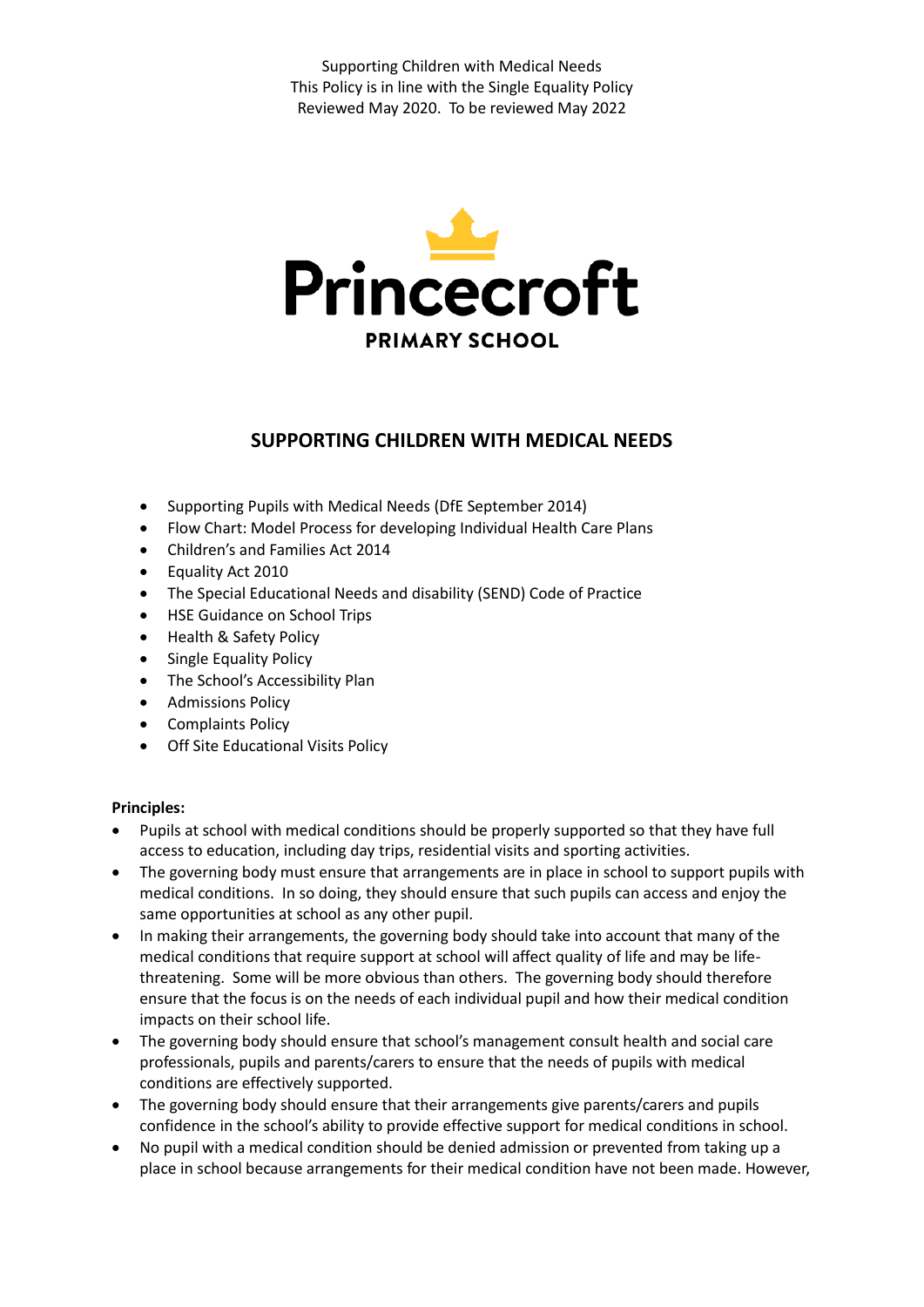in line with safeguarding duties, pupils' health must not be put at unnecessary risk from, for example, infectious disease. A pupil with a medical condition does not therefore have to be accepted in school at times where it would be detrimental to the health of that pupil, or others to do so.

# **Policy implementation:**

- The school has a named person, Michael Park (head teacher), who has overall responsibility for the implementation of this policy.
- The named person is responsible for:
	- o ensuring that sufficient staff are suitably trained
	- o ensuring that all relevant staff are aware of the pupil's condition
	- o ensuring that all necessary records and documents, including the pupil's Individual Health Care Plan, are accessible to those that need them but that they are treated as confidential and stored accordingly
	- o cover arrangements are in place in case of staff absence or staff turnover to ensure someone is always available
	- o supply teachers are adequately briefed
	- o ensure that additional service providers (eg after school sports club coaches) are aware of a pupil's condition and any relevant procedures, including emergency procedures
	- o risk assessments are carried out for school visits and other school activities which are outside of the normal timetable, and
	- o monitoring of individual healthcare plans.

# **School Procedures:**

- Once the school has been notified that a pupil has a medical condition which requires additional support, the school should develop an 'Individual Health Care Plan' (IHCP) for that pupil.
- Where a pupil is new to the school, arrangements should be in place in time for the start of the relevant school term.
- Where a pupil is moving between schools or a new diagnosis is received mid-term, every effort should be made to ensure that arrangements are put in place within two weeks.
- The school recognises that it does not have to wait for a formal diagnosis before providing support to pupils. In cases where a pupil's medical condition is unclear, or where there is a difference of opinion, judgements will need to be made about what support to provide based on available evidence.

# **Individual Health Care Plans (IHCPs)**

- IHCPs should help to ensure that the school effectively supports pupils with medical conditions.
- They should clearly state what needs to be done, when and by whom and, as a consequence identify the level of training required for specific members of staff
- The school, healthcare professional and parents/carers should agree, based on available evidence, whether an IHCP would be appropriate or disproportionate. If consensus cannot be reached, the Head Teacher is best placed to take a final view.
- A flow chart for identifying and agreeing the support a pupil needs and developing an IHCP is provided in Appendix 2.
- IHCPs may vary in format depending on the needs of each pupil.
- The level of detail with an IHCP will vary depending upon the complexity of the pupil's condition and the level of support required.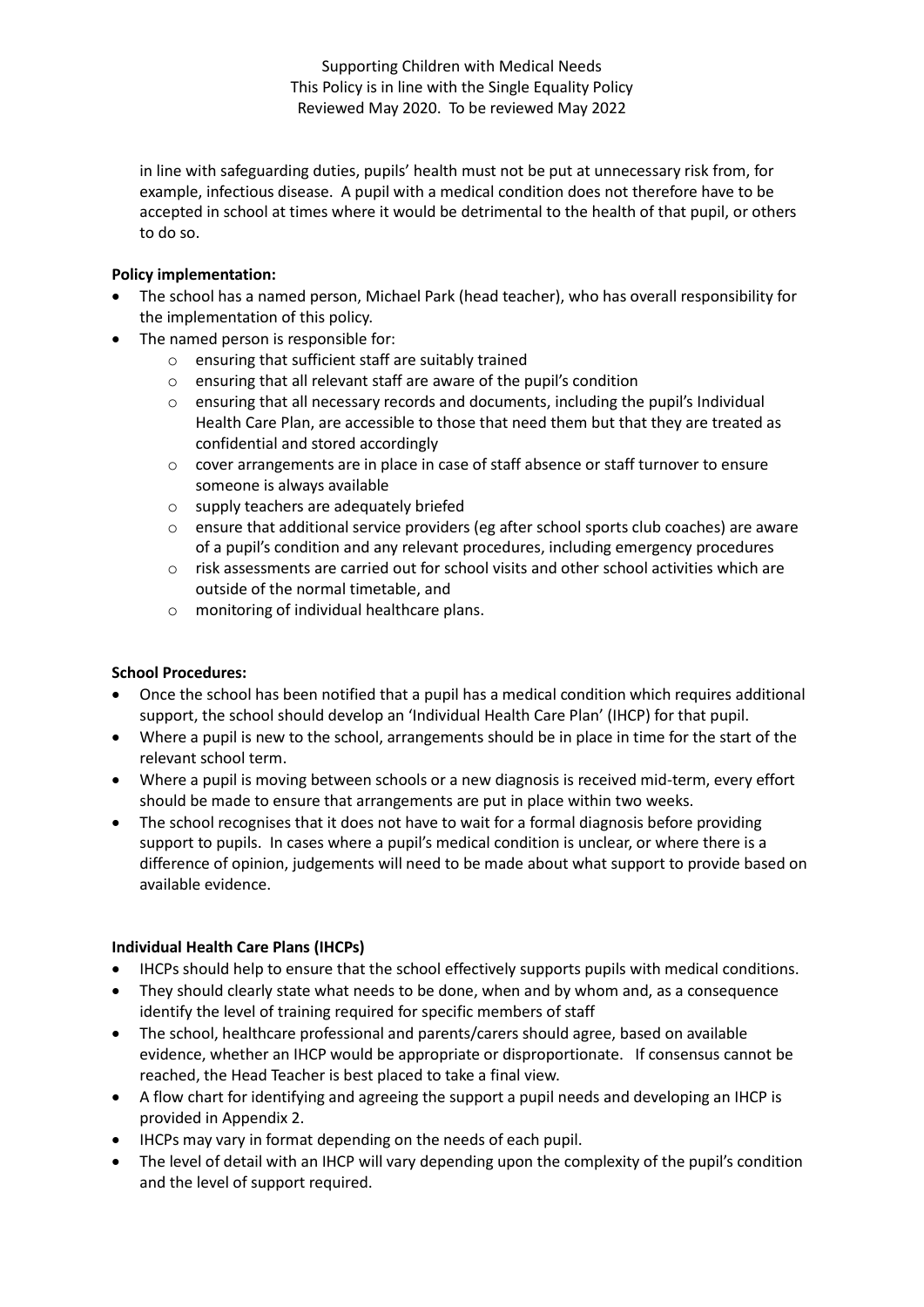- Where a pupil has 'Special Educational Needs' (SEN) but does not have a statement or Education, Health and Care Plan (EHCP), their SEN should be mentioned in their IHCP.
- IHCPs and their review may be initiated, in consultation with parents/carers, by a member of the school staff or a healthcare professional involved in providing care to the pupil.
- Effective plans should be drawn up in partnership between the school, parents/carers, relevant healthcare professionals and, where appropriate, the pupil.
- The aim of an IHCP is to identify the steps which the school should take to help the pupil manage their condition and overcome any potential barriers to getting the most from their education.
- Those involved in the producing the plan should agree who will take the lead in writing the plan but the responsibility for ensuring that it is finalised and implemented, rests with the school.
- All plans must be reviewed at least annually or earlier if evidence is presented that the pupil's needs have changed.
- All plans should be developed with the pupil's best interests in mind and ensure that the school assesses and manages risks to the pupil's education, health and social well-being and minimises disruption.
- Where a pupil has a SEN identified in a 'statement' or EHCP, the IHCP should be linked to, or become part of that statement of EHCP,
- Where a pupil is returning to school following a period of hospital education or alternative provision, including home tuition, the school should work with the local authority and education provider to ensure that the IHCP identifies the support the pupil will need to reintegrate effectively.
- When deciding what information should be recorded on an IHCP, the following points should be considered:
	- o the medical condition, its triggers, signs, symptoms and treatments
	- $\circ$  the pupil's resulting needs including medication and other treatments, time facilities equipment, testing, access to food and drink where this is used to manage their condition, dietary requirements and environmental issues, e.g. crowded corridors, travel time between lessons etc
	- o specific support for the pupil's educational, social and emotional needs for example, how absences will be managed, requirements for extra time to complete exams, use of rest periods or additional support in catching up with lessons, counselling sessions etc
	- $\circ$  the level of support needed, including in emergencies. If a pupil is self-managing their medication, this should be clearly stated with the appropriate arrangements for monitoring
	- o who will provide this support, their training needs, expectations of their role and confirmation of proficiency to provide support for the pupil's medical condition from a healthcare professional, and cover arrangements for when they are unavailable
	- o who in the school needs to be aware of the pupil's condition and the support required
	- o arrangements for written permission from parents/carers and the head teachers for medication to be administered by a member of staff, or self-administered by the pupil during school hours
	- o any separate arrangements or procedures required for school trips or other school activities outside of the normal school time table that will ensure that the pupil can participate (eg risk assessments)
	- $\circ$  where confidentiality issues are raised by the parents/carers or pupils, the designated individuals to be entrusted with information about the pupil's condition, and
	- o what to do in an emergency, including whom to contact and contingency arrangements. Some pupils may have an emergency healthcare plan prepared by their lead clinician that could be used to inform the development of their IHCP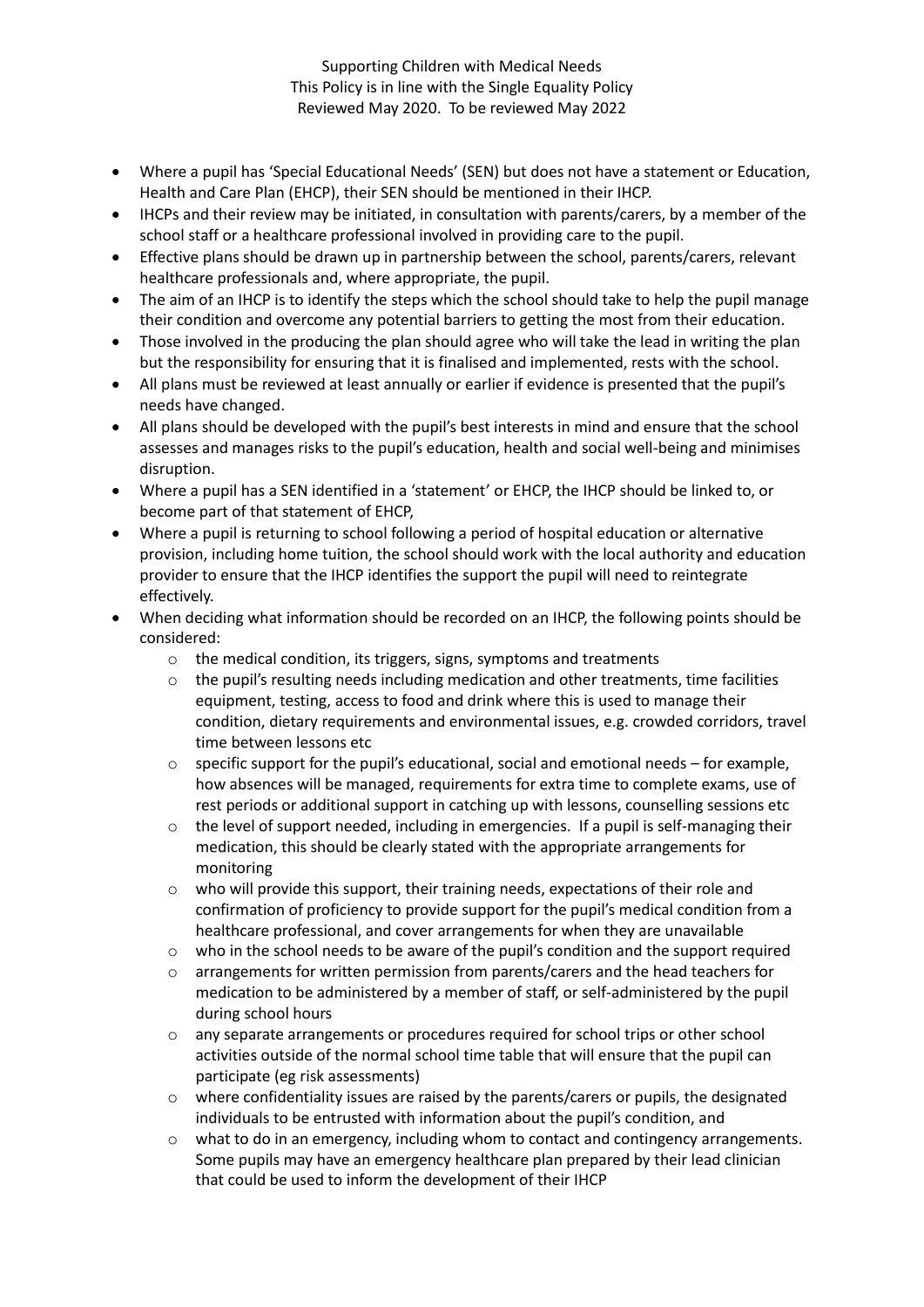#### **Roles and responsibilities:**

- **The Governing Body must ensure that:**
	- $\circ$  arrangements are in place within the school to support pupils with medical conditions, including making sure that a policy for supporting pupils with medical conditions is developed and implemented
	- o pupils with medical conditions are supported to enable the fullest participation possible in all aspects of school life, including day trips, residential visits and sporting activities
	- o sufficient staff have received suitable training and are competent before they take on responsibility to support pupils with medical conditions, including the administration of prescriptive medicines, and
	- o designated staff can access the necessary information and teaching support materials as needed.

# **The Head Teacher should ensure that:**

- o the school's policy is developed and effectively implemented with partners
- o all staff are made aware of the policy and the school's obligation to support pupils with medical conditions and understand their role in the process, including the induction of new staff
- o IHCPs are developed for individual pupils as required
- $\circ$  sufficient trained staff are available to implement all IHCPs including dealing with emergencies
- $\circ$  school staff are appropriately insured to support pupils as an IHCP may require, and
- $\circ$  they contact the school nursing service in the case of a pupil who has a medical condition that may require support at school but who has not, as yet, been brought to the attention of the school nurse.

# **School staff should:**

- $\circ$  be aware that they may be asked to provide support to pupils with medical conditions, including the administration of medicines, although they cannot be required to do so
- $\circ$  be included in meetings regarding a pupil's medical condition if they have been identified as a key member of staff who is providing support
- $\circ$  be aware of the needs of pupils with medical conditions that they teach, including those that they take on day trips, school residential visits and sporting activities
- o receive sufficient and suitable training and achieve the necessary level of competence before they take on the responsibility to support pupils with medical conditions, and
- $\circ$  be aware of how to respond to a pupil with a medical condition when s/he needs help, what constitutes an emergency in each particular case and how to respond.

# **Parents/carers should:**

- o provide the school with sufficient and up-to-date information about their child's medical needs
- o be involved in the development and review of IHCPs, and
- o carry out their role/s as designated within that plan
- **Pupils should:**
	- $\circ$  help the school as best as they are able to depending upon their age by informing the school as to how their condition affects them.
	- be involved as much as possible in the discussions about their condition and the development of their IHCP, and comply with the plan as best as they are able to, including the management of their own medicines and procedures as outlined in their IHCP.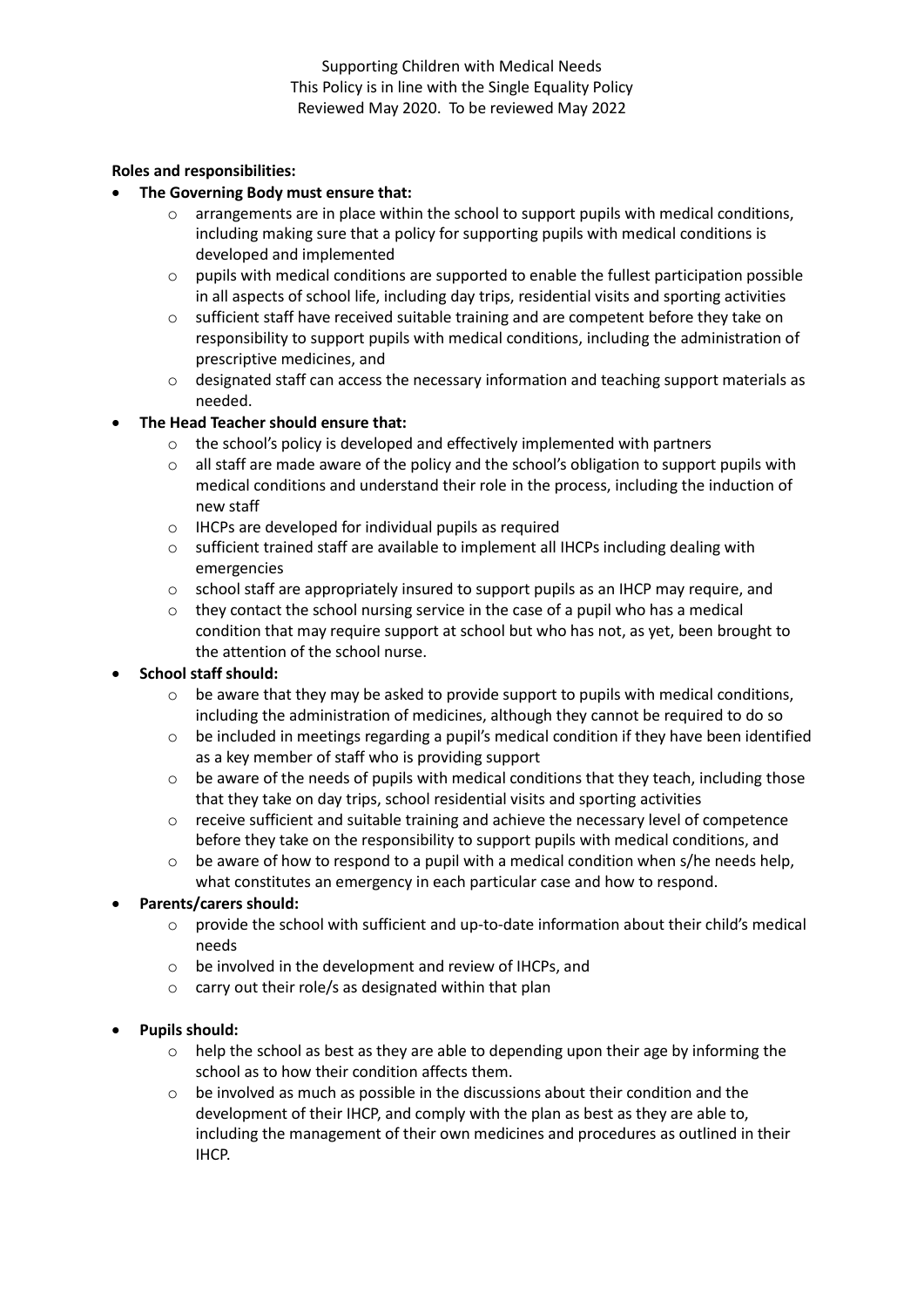#### **Managing medicines on school premises:**

- Medicines should only be administered at school when it would be detrimental to a pupil's health not to. Where clinically possible medicines should be prescribed in dose frequencies which enable them to be taken outside school hours.
- No pupil under 16 should be given prescription or non-prescription medicines without their parents/carers written consent, except in exceptional circumstances where the medication may have been given to them without the parents/carers knowledge. If this is the case, every effort should be made to encourage the pupil to involve their parents/carers whilst respecting their right to confidentiality.
- The school can only accept prescribed medicines that are in-date, labelled, provided in the original container as dispensed by a pharmacist and include instructions for administration, dosage and storage. The exception to this is insulin, which must be in date but will generally be available inside an insulin pen or a pump rather than in its original container.
- All medicines should be stored safely. Pupils should know where their medicines are at all times and be able to access them immediately. Where relevant, they should know who holds the key to the storage facility.
- Medicines and devices such as asthma inhalers, blood glucose testing meters and adrenaline pens should always be readily available to pupils and not locked away. This is particularly important to remember when outside the school premises.
- Pupils who have been prescribed a controlled drug may legally have it in their possession but must be aware that passing it to another child for use is an offence.
- The school should keep all controlled drugs that pupils are not self-managing securely stored in a non-portable container which only named members of staff should have access to. They should however be easily accessible in the event of an emergency.
- School staff can only administer a controlled drug to the pupil for whom it has been prescribed.
- School staff should administer medicine in accordance with the prescriber's instructions.
- The school must keep a record of all medicines administered to individual pupils, stating what, how and how much was administered, when and by whom. Any observed side-effects should be noted.
- When no longer required, medicines should be returned to the parents/carers who are responsible for arranging for their safe disposal.
- Sharp boxes should always be used for the disposal of needles and other sharps.

# **Unacceptable Practice:**

Although school staff should use their discretion and judge each case on its merits, with reference to the pupil's IHCP, it is not generally acceptable practice to:

- prevent pupils from easily accessing their inhalers and medication and administering their medication as and when necessary
- assume that every pupil with the same condition requires the same treatment
- ignore the views of the pupil or their parents/carers, or ignoring medical evidence or opinion (however this may still be challenged)
- frequently send pupils with medical conditions home or prevent them from staying for normal school activities, including lunch, unless this is specified in their IHCP
- send the pupil to the school office or medical room unaccompanied or with someone unsuitable if they become ill
- penalise pupils for their attendance record if absences are related to their medical condition (eg hospital appointments)